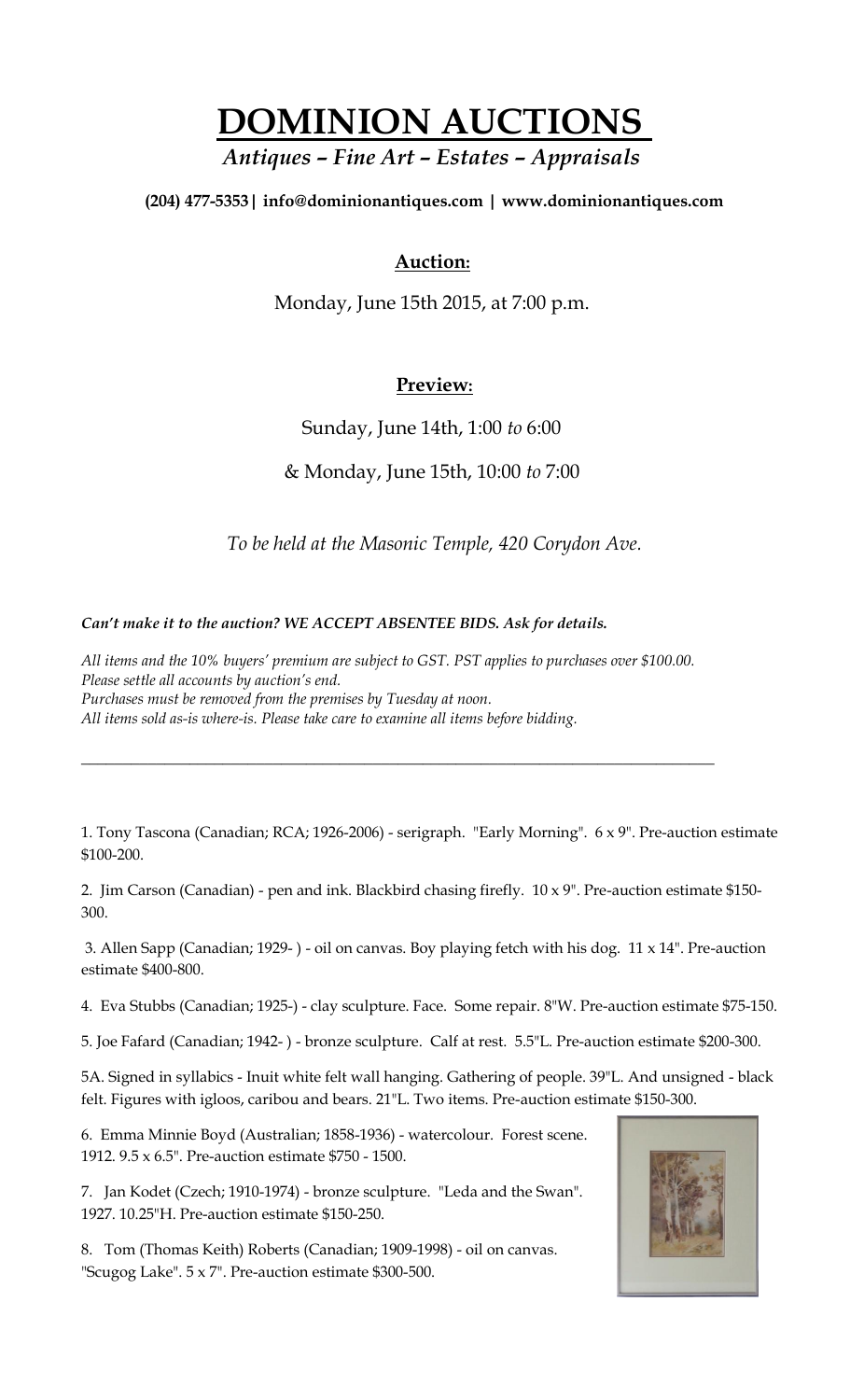8A. Pierre Jacqueline (France; 1944) - coloured pastel. Still life of jars. 6.25 x 12.75". Pre-auction estimate \$200-400.

9. Rita Latendre (Canadian; ARCA, OC, QMG; 1928-) - coloured serigraph. "April Time". 20 x 27". Preauction estimate \$200-400.

10. Colin Pain (Canadian; 1948-) - pair of watercolours. Hazy Landscapes. 4.5 x 6.5". Pre-auction estimate \$100-200.

10A. Tony Tascona (Canadian; RCA; 1926-2006) - silkscreen portfolio. "The Four Seasons". 17 x 15". Preauction estimate \$300-600.

11. Henry Smyth (England; 19th Century) - oil on canvas.  $9.5 x$ 17.5". European river landscape. Pre-auction estimate \$500-1000.

12. Arthur Merric Boyd (Australia 1862-1940) - watercolour. Beach and seascape.  $1916.6.5 \times 9.5$ ". Pre-auction estimate \$1000-1500.



12A. Unsigned - Inuit soapstone carving. Hunter chasing seal on ice flow. 14"L. Pre-auction estimate \$300-600.



13. Leo Mol (Canadian; RCA; 1915-2009) - bronze figure. "Cowboy". 5/15. 17.5"H. Preauction estimate \$3000-5000.

14. Donald Appelbe Smith (Canadian; 1917-) - watercolour. Bridge over river. 11.75 x 15.5". 1951. Pre-auction estimate \$200-400.

15. Jim Carson (Canadian) - watercolour. "Scarlett Tanager." 18 x 13". Pre-auction estimate \$250-450.

16. Pauline Paquin (Canadian; 1952-) - acrylic on canvas. "Des enfants d'aujourd'hui dans un River d'autrefois". 18 x 24." 1991. Pre-auction estimate \$600-1000.

17. W.J.R. (Ray) Phillips (Canadian) - mixed media watercolour. "Grant's Mill". 14 x 11". Pre-auction estimate \$700-1000.

18. Josef Randa (Canadian; 1933-2005) - bronze sculpture. "Crucified Again". 10.5"H. Pre-auction estimate \$100-250.

19. Frederic M. Bell-Smith (Canadian; RCA; 1846-1923) - watercolour. "Rockies landscape." 6 x 8.75". Pre-auction estimate \$750-1250.



20. Ota Janecek (Czech; 1919-1996) - gouache on wooden panel. "Serpent, Adam and Eve". 1972. 15.25 x 11.25. Pre-auction estimate \$1500-2500.

21. Tony Tascona (Canadian; RCA; 1926-2006) - resin sculpture. Sandals. 1986. 13"L. Pre-auction estimate \$200-300.

22. Graham Norwell (Canadian; 1901-1967) - oil on board. Autumn scene. 17.5 x 21.5". Pre-auction estimate \$300-600.

23. Joseph Giunta (Canadian; 1911-2001) - oil on board. Still life. 9.75 x 11.5". Pre-

auction estimate \$300-600.

24. Armand Tatossian (Canadian; RCA- 1951-2012) - oil on canvas. Ruisseau La Loutre. 1985. 9.5 x 12". Pre-auction estimate \$500-1000.

25. J.C. (John Clarksen) Uren (British; 1845-1932) - watercolour. "Lion Rock - Cornwall England". 12 x 17". Pre-auction estimate \$400-800.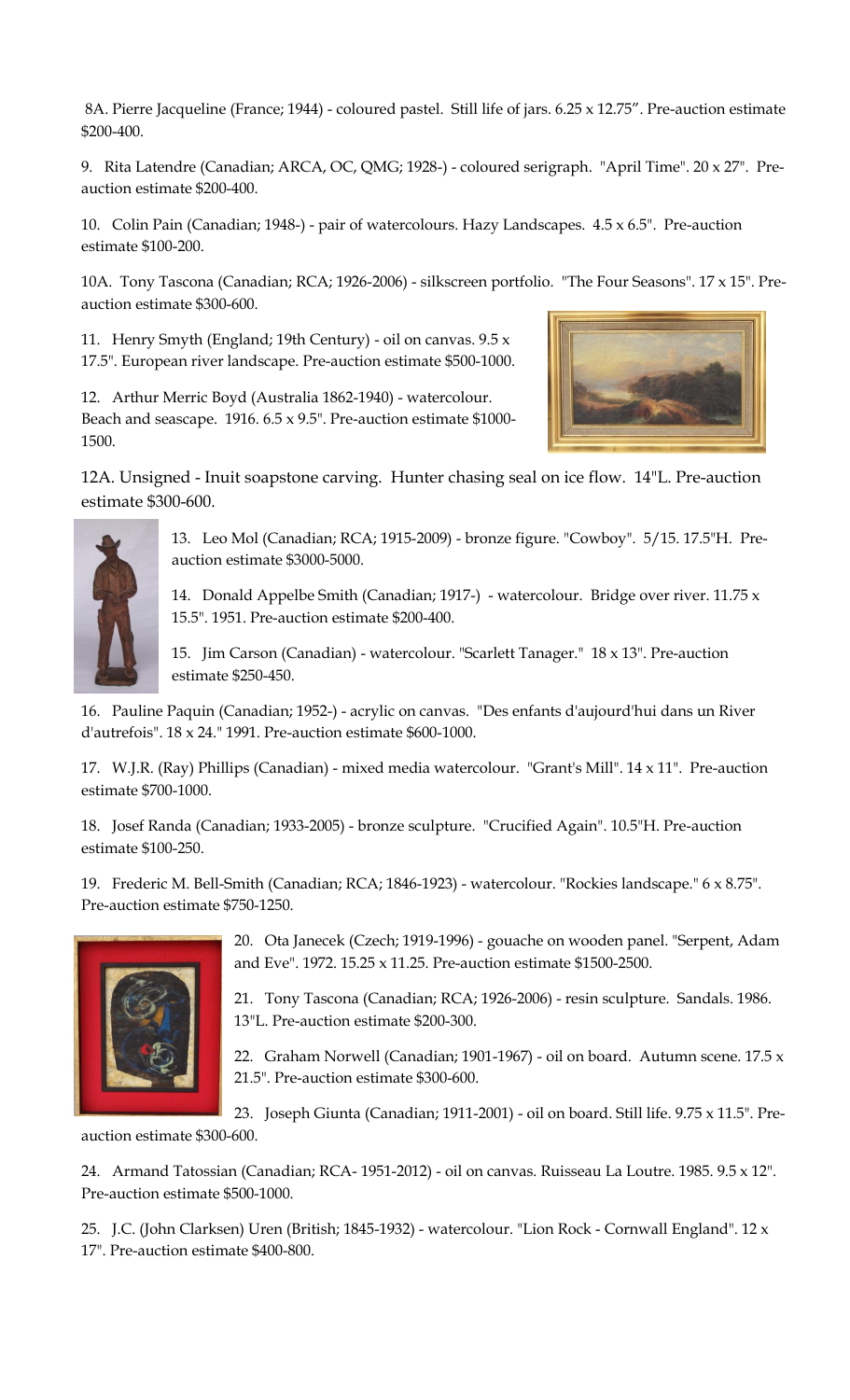25A. W.J. (Walter Joseph) Phillips (Canadian; ASA, RCA, CSPWC; 1884-1963) - watercolour. Lower Fort Garry. 6 x 10.5". Pre-auction estimate \$1500-2500.

26. Kenneth Gordon (Canadian; 1929-1998) - oil on canvas. Horse and carriage on path to country home. 14 x 17". Pre-auction estimate \$250-500.



27. Tony Tascona (Canadian; RCA; 1926-2006) - acrylic on aluminum. "East - West". 1981. 47 x 47". Pre-auction estimate \$750-1250.

28. Kenneth Gordon (Canadian; 1929-1998) - acrylic on canvas. Horse and buggy on country road. 14 x 17.5". Pre-auction estimate \$200 - 400.

28A. Marie Louise Kreyes (Canadian, 1925 - 1983) – acrylic on canvas. Seated girl. 1978. 29.5 x 23.5. Pre-auction estimate \$200-500.

29. Edith Stankus (Canadian; 1925-) - oil on board. "Lake Superior -

Rossport Ont". 16 x 20". Pre-auction estimate \$150 -300.

30. Jim Carson (Canadian) - two pen and ink. "Northern Oriole". 8 x 5" - and "Marsh Wren". 6 x 6". Pre-auction estimate \$200-400.

30A. J. (John) Noble Barlow (British; RCA, ROI, RWA; 1861-1917) - oil on canvas. "Late Summer". 12 x 13.25". Pre-auction estimate \$300-600.

31. Ken (Kenneth) Martin (Canadian; 1905-1984) - acrylic on board. "Summer Day Ponemah Beach". 9.5 x 11.5". Pre-auction estimate \$200 - 400.

32. Leo Mol (Canadian; 1915-2009) - pastel. "Florence" 1965. 27.5 x 19". Pre-auction estimate \$300-500.

33. Ota Janecek (Czech, 1919-1996) - oil on board. "Boats with Boats". 1975. 13.75 x 19.75". Pre-auction estimate \$1500-2500.

34. Marie Louise Kreyes (Canadian, 1925 - 1983) - oil on canvas. Two men with wine. 27.25 x 35.5". Pre-auction estimate \$400-800.

35. Joe Rosenthal (Canadian; RCA; 1921-) - bronze sculpture. "Marcel Marceau - Mime Artist". On solid oak base. 11.5"H. Preauction estimate \$400-700.



36. Colin Pain (Canadian) - watercolour. "Evening Light" 28 x 19". Pre-auction estimate \$200-300.

37. Bruce Head (Canadian; 1931-2009) - watercolour. Abstract. 12 x 18". 1994. Pre-auction estimate \$150-300.



38. Robert Wakeham Pilot (Canadian; PRCA, OSA, CGP, MBE; 1898-1967) oil on board. River scene. 13.5 x 14.5". Pre-auction estimate \$8000-12000.

39. Pauline (T.) Paquin (Canadian; 1952-) - acrylic on canvas. "Le Nouveau Drapeau du Club". 17 x 24". Pre-auction estimate \$600-1000.

40. William Brymner (Canadian; 1855-1925) - watercolour. Forest landscape. 9 x 13". Pre-auction estimate \$900-1200.

40A. Hal Ross Perrigard (Canadian A.R.C.A 1891-1960) - oil on board. Mountainous Landscape. 13.5 x 16.5". Pre-auction estimate \$750-1250.

41. Armand J. Paquette (Canadian; 1930-) - watercolour. Farmers on sleigh. 13.5 x 21". Pre-auction estimate \$500-900.

42. Leland Bell (Canadian; 1953-) - acrylic on canvas. "Mother and Child". 19 x 15". Pre-auction estimate \$250-500.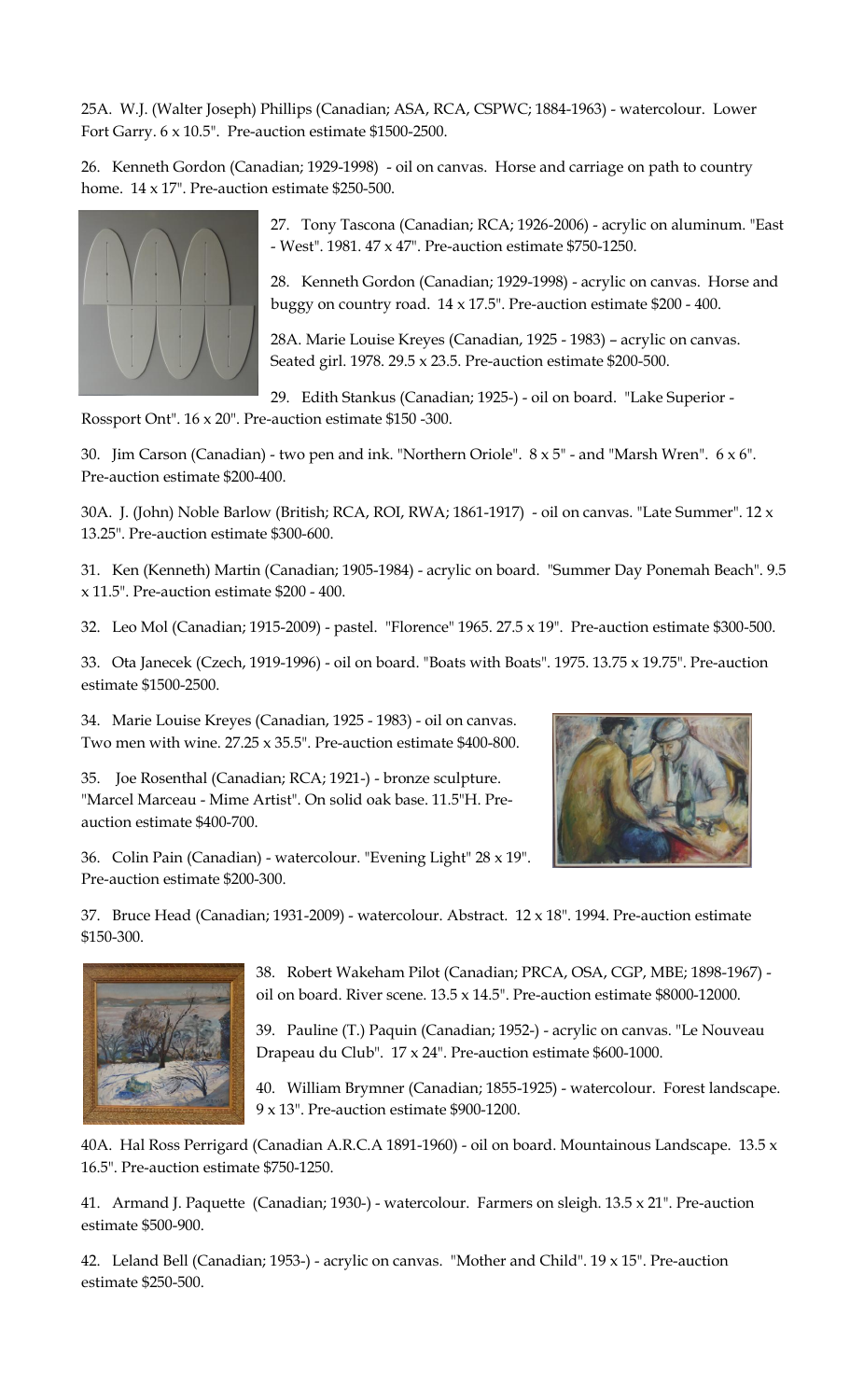43. Daphne Odjig (Canadian; 1919-) - serigraph ink on paper. "Spirit of the Mighty Thunderbird". 1968. 16 x 22.25". Pre-auction estimate \$250-500.

44. Robert Ford Gagen (Canadian; OSA RCA CSPWC; 1847-1926) watercolour. "On the Ottawa River". 13 x19". Pre-auction estimate \$700-1000.

45. Thomas Mower Martin (Canadian; OSA, REA 1838-1934) - watercolour. "Rocky Mountain Vista". 10 x14". Pre-auction estimate \$600-900.

45A. Tony Tascona - acrylic on aluminum. "Evolving Spheres, 1982". 35.5 x 83.75". Pre-auction estimate \$1000-1500.

46. Henry Harold Vickers (Canadian; 1851-1918) - oil on board. Cows on mountain path. 1892. 7 x 6". Pre-auction estimate \$200-400.

47. Franz Johnston (Canadian; ARCA; 1888-1949) - tempera. "Singing Poplars". 8.25 x 6.25". Pre-auction estimate \$3000-5000.

48. G. (George) Willis Pryce (British; 1866-1949) - acrylic on canvas. River landscape through field below. 16 x 11". Pre-auction estimate \$100-200.

49. Unsigned - oil on canvas. Portrait of a seated Cardinal. 34.75 x 22.75". \$1000-1500.

50. Unsigned - oil on canvas. Mary, Joseph and baby Jesus. 26.5 x 18.5". \$400-800.

50A. A.C. (Alfred Crocker) Leighton (Canadian; 1901-1965) - watercolour. "Lake Kananaskis". (Catalogue edition #34 - Retrospective Exibition). 11 x 14.5". Pre-auction estimate \$700-1200.

51. W.J. (Walter Joseph) Phillips (Canadian; ASA, RCA, CSPWC; 1884-1963) - watercolour. "In the Sandhills - Near Stockton". 12 x 14". Pre-auction estimate \$4000-7000.

52. Robert G. Pollock (Canadian) - oil on canvas. Country house in winter. 16 x 24". Pre-auction estimate \$200-400.

52A. Tony Tascona (Canadian ; RCA; 1926-2006) - resin sculpture. Paintbrush. 10"L. Pre-auction estimate \$200-300.

53. P. (Peter) Miehm (Canadian, 1945-) - watercolour. Cardinals on branch. 17 x 14". Pre-auction estimate \$200-400.

54. Pauline (T.) Paquin (Canadian; 1952-) - acrylic on canvas. "Notre ami Mon Shaka". 1991. 36 x 48". Pre-auction estimate \$1200-1600.

55. W.J. (Walter Joseph) Phillips (Canadian; ASA, RCA, CSPWC; 1884-1963) - coloured woodblock print. "Poplar Bay, Lake of the Woods". 56/100. 9.25 x 13". Pre-auction estimate \$400-800.

55A. Thomas Mower Martin (Canadian; OSA, REA 1838-1934) - watercolour. "Madrona Tree". Preauction estimate \$800-1200.

56. Joe Fafard (Canadian; 1942-) - Black and white print. "Barb". 1991. 22 x 30". Pre-auction estimate \$300-500.

56A. Warren Williams (ARCA) - watercolour. Fishing village. 12 x 20.5". Pre-auction estimate \$250-500.

57. Eddy Cobiness (Canadian; 1933-1996) - pen and ink on paper. "Learning to Write". 21 x 27.5". Pre-auction estimate \$400-800.



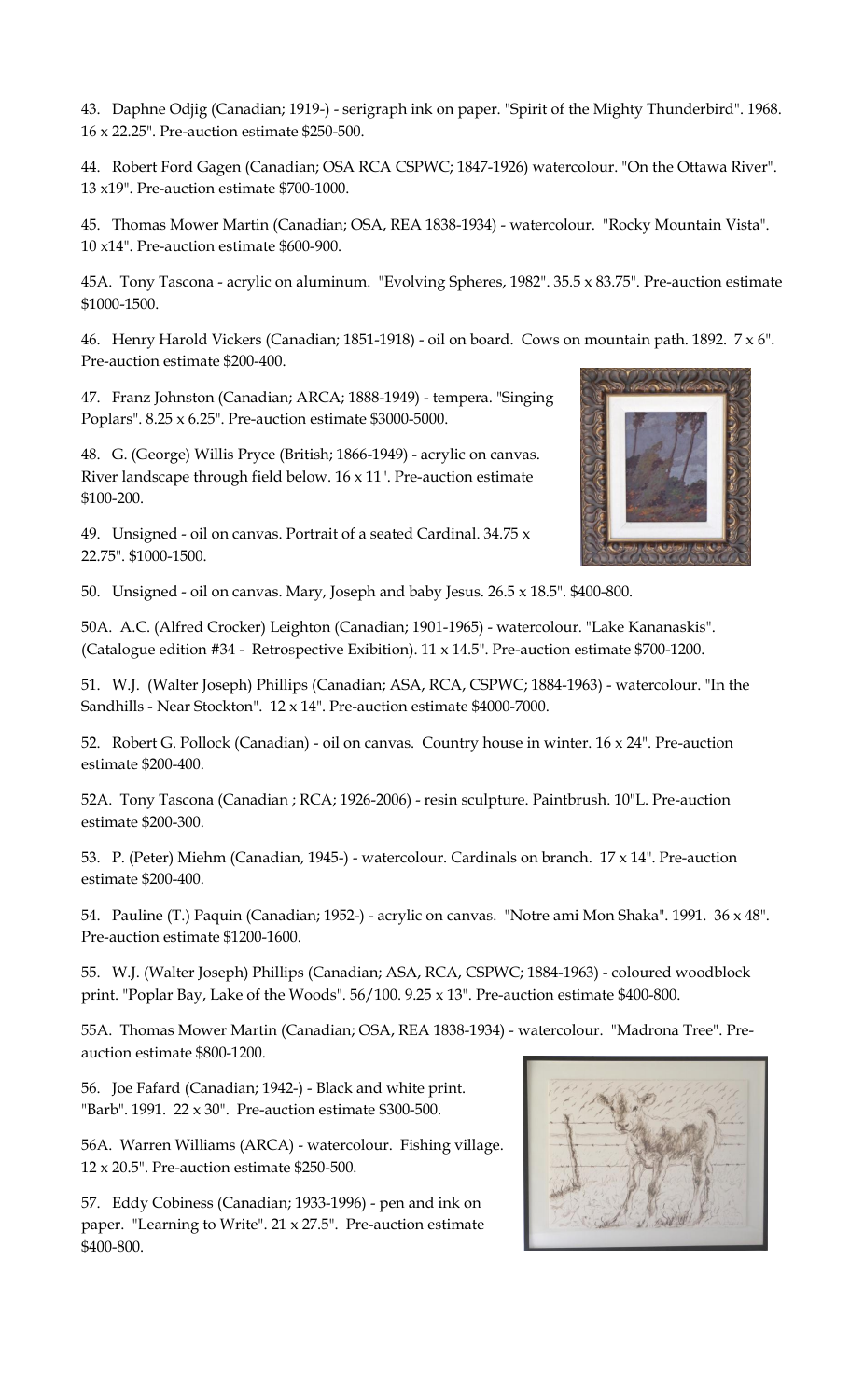57A. Tony Tascona - acrylic on aluminum. "Yellow Dynamite II". 37 x 97". Pre-auction estimate \$1000- 1500.

58. Ota Janecek (Czech, 1919-1996) - bronze bust. "The Harlequin". 12.75" (marble base 9"). Pre-auction estimate \$1000 - 2000.

59. Jack Ablett (Canadian) - oil on board. "St. Francois Xavier". 12 x14". Pre-auction estimate \$150-350.

60. Jean Paul Lemieux (Canadian, 1904-1990) - coloured print. "Manitoba". 77/225. 16 x 20". Preauction estimate \$200-400.

60A. Ota Janecek (Czech, 1919-1996) - pastel. "La Femme Devent le Miroir". 19.5 x 13.5". Pre-auction estimate \$500-1000.

61. Luigi G. Baldero - oil on canvas. "In the Guardroom". 19 x 25.25." Pre-auction estimate \$750-1500.

62. Allen Sapp (Canadian; 1929- ) - oil on canvas. Boys collecting firewood. 11 x 14". Pre-auction estimate \$400-800.

62A. Ken (Kenneth) Martin (Canadian, 1905-1984) watercolour. "Patricia Beach". 15 x 22". Pre-auction estimate \$150-300.

63. Andre Besse (1922-) - oil on canvas. "Clamecy dans la Mierre - France". 29 x 23". Pre-auction estimate \$100-200.



64. Gutteorn Otto (Canadian; 1919-2012) - oil on board. "Evening Glow". 24 x 18". Pre-auction estimate \$150-250.

65. Edith Stankus (Canadian; 1925-) - oil on board. "Bass Rocks Gloucester Massachusets". 15.5 x 19.5". \$200-300.

65A. Dupont - oil on canvas. Portrait of a young girl. 1886. Some repair. 17 x 14". Pre-auction estimate \$200-400.

66. Claude Langevin (Canadian; 1942-) - oil on canvas. Frozen river landscape. 9.5 x 11.5". Pre-auction estimate \$200-400.

67. William Winter (Canadian; 1909-1996) - oil on board. "Boy Fishing". 13.5 x 11". Pre-auction estimate \$300-500.

68. Clarence Tillenius (Canadian; 1913-2012) - oil on canvas. "Down the Hillside". 9 x 11". Pre-auction estimate \$400-600.

69. Frederic (Marlett) Bell-Smith (Canadian; 1846-1923) - watercolour. Lake Landscape. 10 x 14". Preauction estimate \$400-800.



70. Reproduction of Auguste Rodin's "Age D'Airin" - bronze statue. 73"H. Preauction estimate \$600-900.

70A. Marie Louise Kreyes (Canadian, 1925 - 1983) - oil on canvas. Man deep in thought. 34 x 24". Pre-auction estimate \$300-600.

71. Tom Roberts (Canadian) - oil on canvas. "Big Bob Falls". 5 x 7". Pre-auction estimate \$150-300.

72. Ota Janecek (Czech, 1919-1996). Acrylic on canvas. "Zena" (A Woman). 11.75 x 9.5". Pre-auction estimate \$600-1200.

72A. Heideags (?) - pair of watercolours. European village scenes. One dated 1972.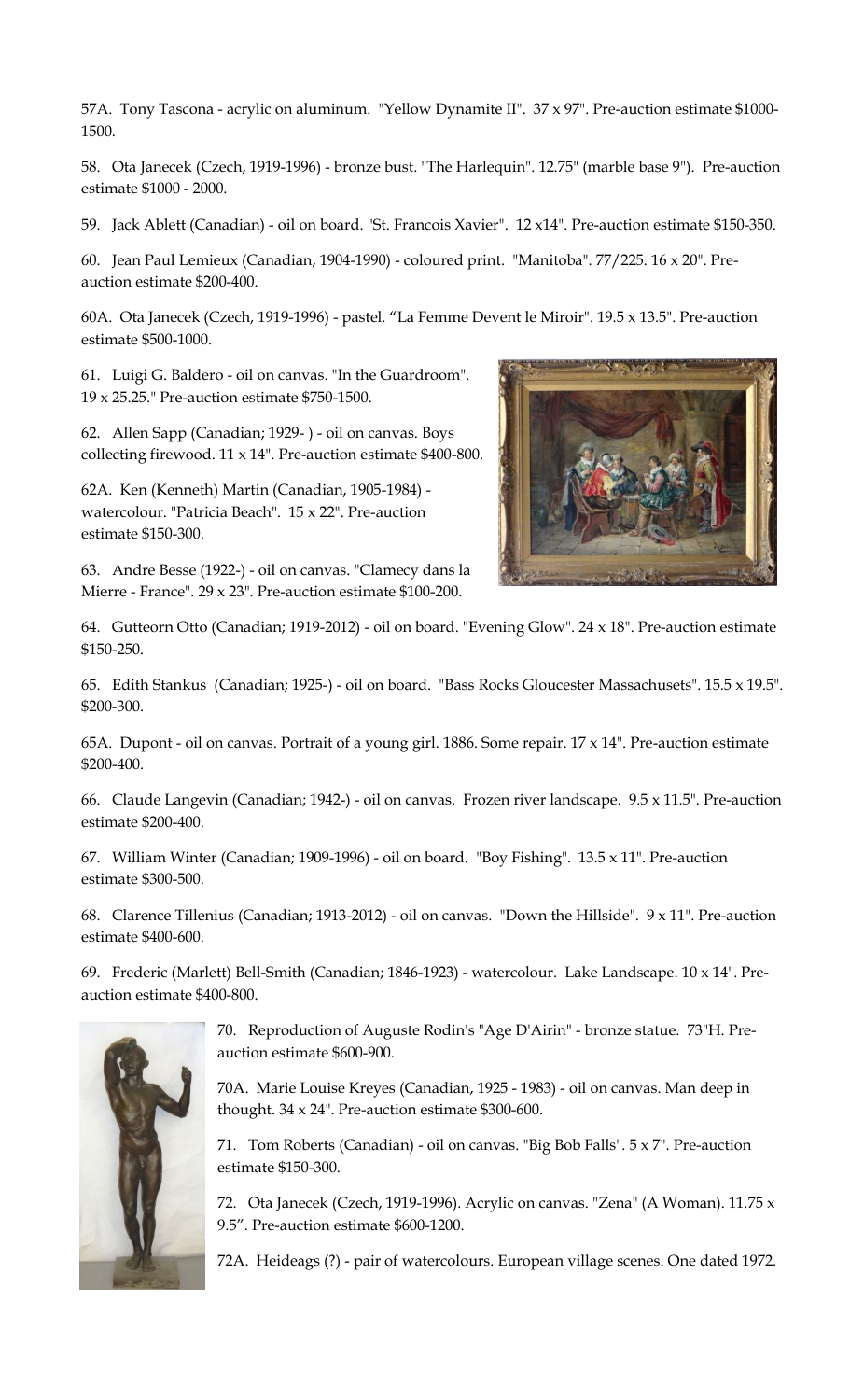Pre-auction estimate \$100-300.

73. Robert (Theodore) Kost (Canadian; 1936-) - oil on canvas. Nutimik Lake, Whiteshell. 23 x 29". Preauction estimate \$150-300.

74. W. Blackwood - oil on board. Country road. 11.5 x 15.5". Pre-auction estimate \$150-300.

75. Unsigned - oil on board. Donkey and horse in barn. 15 x 19". Pre-auction estimate \$200-400.

75A. Signature indistinguishable - acrylic. Woman seated with umbrella. 15 x 15". Pre-auction estimate \$150-300.

76. J.T. (John Thomas) Richardson (British; 1860-1942) - oil on board. Rural house with chickens in foreground. 13 x19". Preauction estimate \$400 - 800.

77. Rita Latendre (Canadian; ARCA, OC, QMG; 1928- ) coloured serigraph. "Environment". 14 x 19.5". Pre-auction estimate \$200-300.

77A. G.H. Harris - watercolour. Lady feeding chickens. 8.5 x 11". Pre-auction estimate \$75-150.

78. Pair of Chinese scrolls. Emperor and Kwanying. 58 x 36" each. Pre-auction estimate \$ 300-500.

79. Rita Latendre (Canadian; ARCA, OC, QMG; 1928- ) coloured serigraph. "Flying Sheed". 13.5 x 18.5". Preauction estimate \$200-300.

79A. Unsigned - green grained Inuit soapstone carving. Walrus. 6"L. Pre-auction estimate \$150-300.

80. Tony Tascona (Canadian; RCA; 1926-2006) embossed lithograph. "White Sky". #7/46. 27 x 21." Preauction estimate \$200-400.



81. Clemence Wescoupe (1951-)- acrylic on canvas. Two mythical birds. 1979. 17.5 x 23.5." Pre-auction estimate \$200-300.

82. Robert G. Pollock (Canadian) - oil on board. Assiniboine Park in Winter. 18 x 29". \$200 - 400.



82A. Kamil Lhotak (Czech; 1912-1990) – oil on canvas. Field with yellow balloon. 9.75 x 13.5". Pre-auction estimate \$1500-3000.

83. Rudolf Kremlicka (Czech, 1886-1932) - pencil sketch. Copy of Michelangelo. 1906. 12 x 8.5". Pre-auction estimate \$75-150.

84. Jan Kodet (Czech, 1910-1974) - lead sculpture. Woman lying on her side - breasts and hip bone. 10.5"L. Pre-auction estimate \$100-250.

85. Hynek Pereles? (Czech, 1823-?) - watercolour. Female Portrait. 6.5"D. Pre-auction estimate \$100 - 200.

85A. Robert Stanley (American; 1932-1997) - lithograph."I'm going to Work on My Tan". 32 x 29". #8/12. Pre-auction estimate \$150-300.

86. Lee Cameron (Canadian) - watercolour. "Choral Dawning". 1997. 14 x 21." Pre-auction estimate \$100-250.



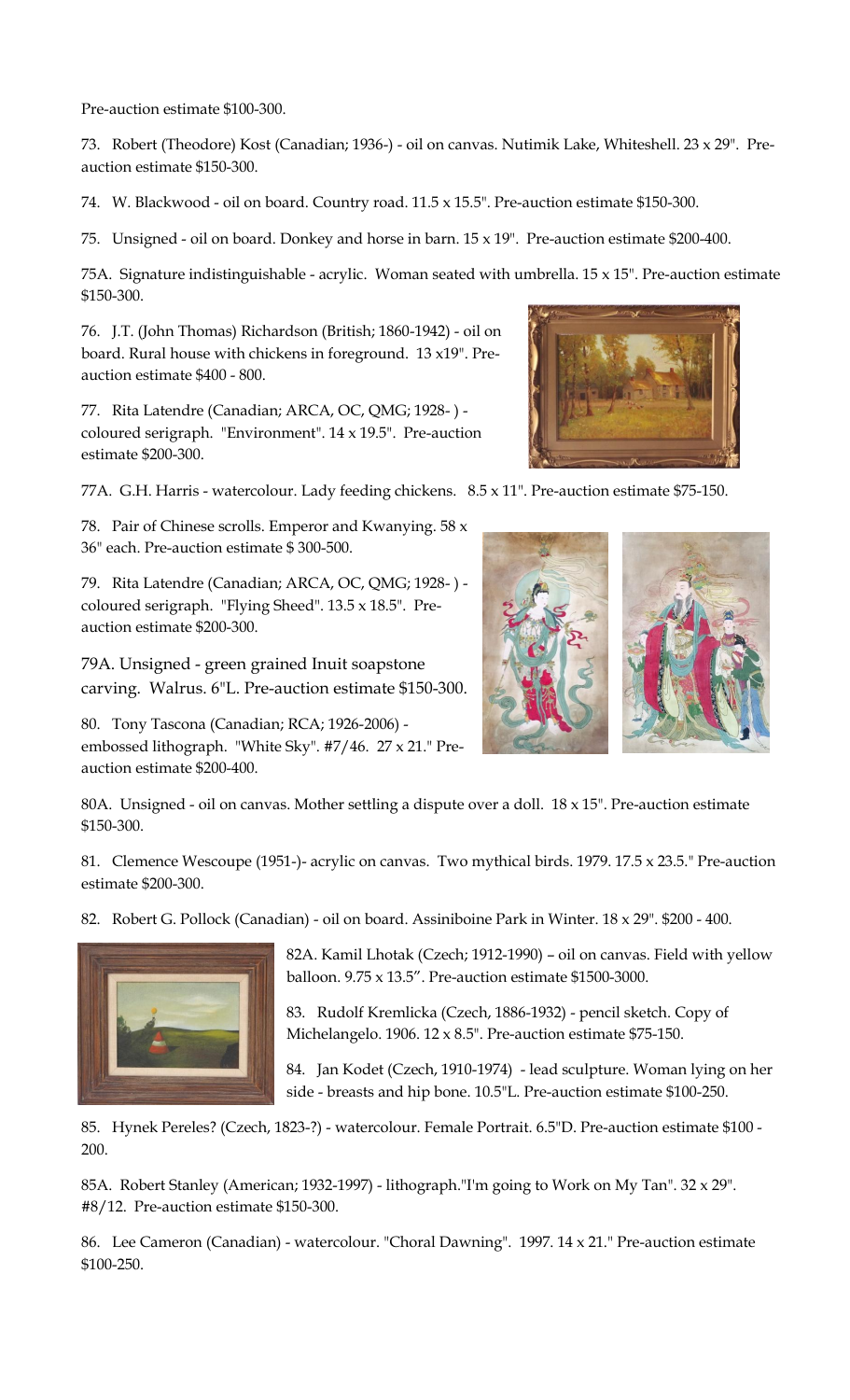87. Maxwell Bates (Canadian; 1906-1980) - lithograph. "Girl". #8/14. 1961. 19 x 16." Pre-auction estimate \$150-250.

87A. Marie Louise Kreyes (Canadian, 1925 - 1983) – pencil sketch. "Racer". 25 x 17". 1974. Pre-auction estimate \$200-500.

88. Leo Mol (Canadian; 1915-2009) - watercolour. Taras Schevchenko, Ukrainian poet. 31 x22". 1961. Unframed. Pre-auction estimate \$200-400.

88A. Koop - pottery bowl. 14"D. Pre-auction estimate \$50-100.

89. G. (George) Willis Pryce (British; 1866-1949) - acrylic on canvas. River landscape through forest below. 16 x 11". Pre-auction estimate \$100-200.

90. Signature indistinguishable - oil on board. Cornish fishing village. 8 x 10". Pre-auction estimate \$100-200.

90A. M.L. Lemay - oil on board. Lake scene. 11 x 15". Pre-auction estimate \$200-400.

91. William (Henry) Chandler (American; 1854-1928) - pair of pastels. Mountainous landscapes. 20 x 5". Pre-auction estimate \$100-200.

92. Josef Broz (Czech, 1904 - 1980) - pair of ink drawings. 8 x 11" each. Pre-auction estimate \$200-400.

92A. Louis Daphing - coloured engraving. "A Canal". Pre-auction estimate \$50-150.

93. Robert G. Pollock (Canadian) - oil on board. "Mirage". 21 x 33". Pre-auction estimate \$200-400.

94. Vincenc Vingler (1911-1981) - pencil sketch. "Bird Trapped". To symbolize Russian-controlled Czechoslovakia. 1973. 11 x 8.5". Pre-auction estimate \$75-150.

95. Newbuel - oil on canvas. Clown party. 24 x 36". Pre-auction estimate \$100-200.

95A. Winston Leathers - collograph. "Structural Landscape". 1965. 19 x 26". Pre-auction estimate \$100- 300.

96. Emanuel Julian Kodet (1880-1955; attributed to) - pencil sketch. 9.25 x 8". Pre-auction estimate \$75- 150.

97. J. (John Thomas) Richardson (British; 1860-1942) - oil on board. European ocean landscape. 13 x 19". Pre-auction estimate \$100-250.

98. Claude W. Gray (Canadian; 1880-1940) - double sided watercolour. Landscapes. 9.5 x 10.5". Preauction estimate \$150-250.

99. Jim Carson (Canadian) - pen and ink. "Racoon". 9 x 6". Pre-auction estimate \$150-300.

100. Le Ba Dang (1921-2015) - lithograph. #39/120. Flower vase on table. 18 x 24". Pre-auction estimate \$100-200.

100A. N.J. Dineen - watercolour. "Efscombes Pier". 8.23 x 13". Pre-auction estimate \$100-250.

101. Jan Kodet (Czech, 1910-1974) - bronze and lead sculptures. "Maquette of Music". 7"H - and "Maquette for Lezici 1956". 6"L. Two items. Pre-auction estimate \$100-200.

101A. Colin Pain - pair of watercolours. Landscapes. 4.5 x 6.5" each. Pre-auction estimate \$100-200.

102. Jack Ablett - two oils on board. "Farmyard at Lornehill Road". 8.5 x 11". And - tree in field. 9.5 x 11.5". Pre-auction estimate \$200-300.

103. Jolie Dale - two pen and ink sketches. Country house and paddlers in canoe. Pre-auction estimate \$100-200.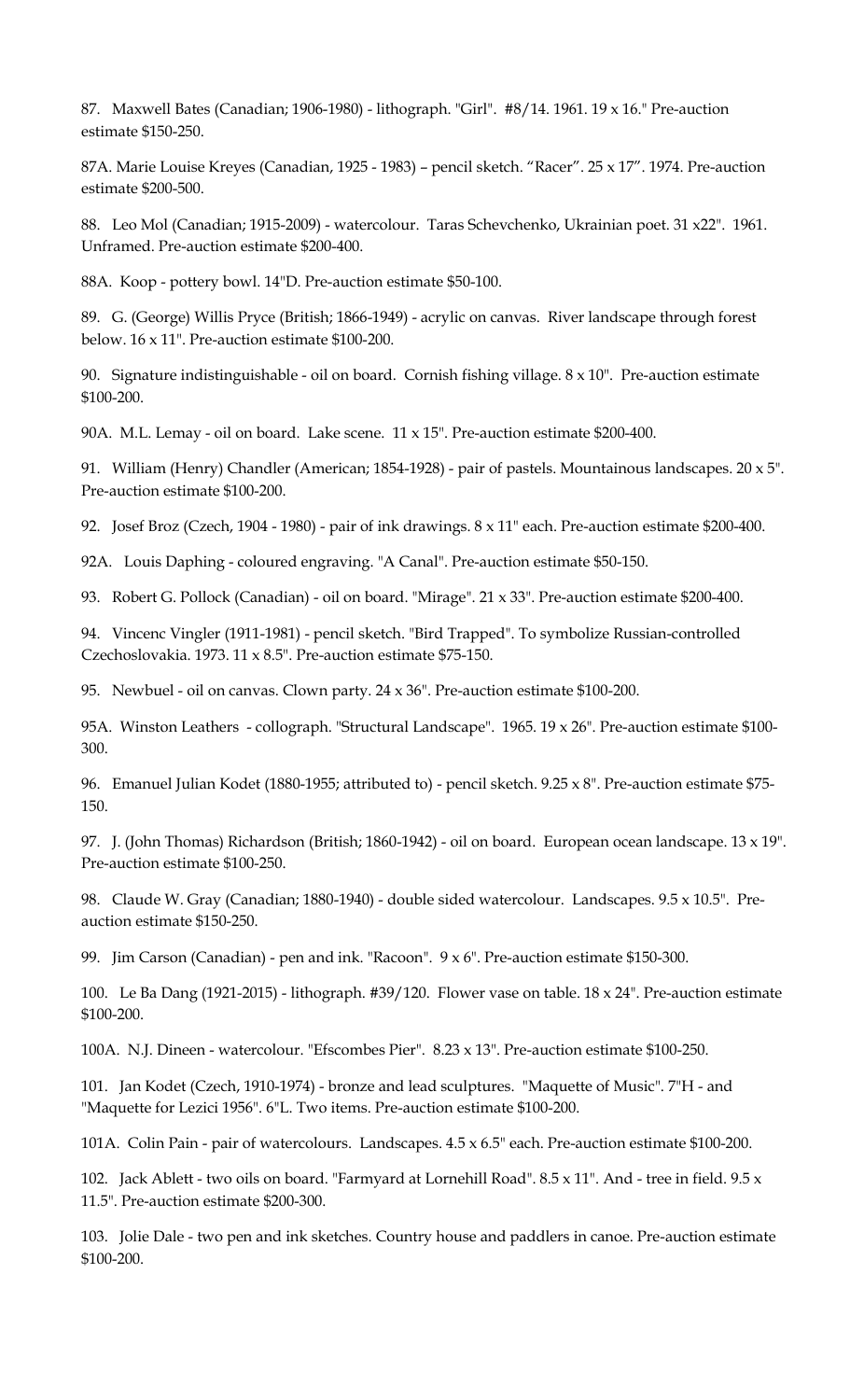104. Marcel Gosselin (Canadian, 1948-) - bronze sculpture. "Passage of Time". 3/25. 6"H. Pre-auction estimate \$75-150.

105. D. Chere - oil on canvas. Geometric abstract. 48 x 48". Pre-auction estimate \$100-200.

105A. Frank Mikuska (Manitoba b.1930) - lithograph. Untitled. 1964. 18 x 13". Pre-auction estimate \$75- 150.

106. Levente Kovacs (Canadian, 1922-1992) - oil on canvas. Figures in a colourful sailboat. 23 x 11". Preauction estimate \$75-150.

107. Vincenc Vingler (1911-1981) - pair of ink sketches. "Toad" and "Fish". 1957. Pre-auction estimate \$200-400.

107A. Daphne Odjig (Canadian; 1919-) - black and white print. Dog sled team. 30 x 22.5". Pre-auction estimate \$50-100.

108. Ladislav Cepelak (Czech, 1924 - 2001) - watercolour. Sepiatone barn. 9 x 12". Pre-auction estimate \$100-300.

108A. Unsigned - oil on canvas. Mary and Jesus. 20.5 x 16.75". Some damage. Pre-auction estimate \$100- 250.



109. Kristian Kodet (1911-1981) - black and white etching. #23/50. Framed with a signed letter from the artist. 6 x5". Pre-auction estimate \$50-150.

110. Dvorak (Czech) - charcoal. Horse. 1959. 11.5 x 8.25". Pre-auction estimate \$50-100.

111. W.J. (Walter Joseph) Phillips (Canadian; ASA, RCA, CSPWC; 1884-1963) - coloured print. Girl with deer on hillside. 14 x 20". Pre-auction estimate \$75-150.

112. Dan Smith (American) - Ducks Unlimited print. "Chill Factor". Pre-auction estimate \$50-150.

112A. B. Liaskas - watercolour. "Corfu - Kerkyra". 15 x 12". Pre-auction estimate \$50-100.

113. Michael Pape (Canadian, AFC) - Ducks Unlimited print. "Out of the Mist". No 4193/8000. 15 x 34". Pre-auction estimate \$100-200.

114. Jan Kodet (Czech, 1910 -1974) - black-and-white prints. Reclining figure. 9/60. And – couple. 20/60. Pre-auction estimate \$100-200.

115. E. L. (Ernest Llewellyn) Hampshire (British; 1882-1944) - oil on canvas. European village scene. 9.5 x 13.5". Pre-auction estimate \$100-250.

115A. Winston Leathers (Canadian) - lithograph. Untitled. 31 x 17". 1964. #1/15. Pre-auction estimate \$100-250.

116. Vincenc Vingler (1911-1981) - ink sketch. "Smiling Frog". 1970. 9 x 7". Pre-auction estimate \$75-150.

117. Ota Janecek (Czech 1919-1996) - charcoal drawing. "Dioka Kresba - 1956". 18 x 12". Pre-auction estimate \$200-500.

118. Wolfram Niesson - bronze sculpture. "Monk". 6.5" H. Pre-auction estimate \$50-150.

119. Alex Takacs - black and white photograph. Venice. 17 x12". Pre-auction estimate \$100-200.

120. Jan Kodet (Czech, 1910-1974). Pair of black-and-white prints. Two people and bull. 24/46; and sculptural figure, 9/60. Pre-auction estimate \$100-200.

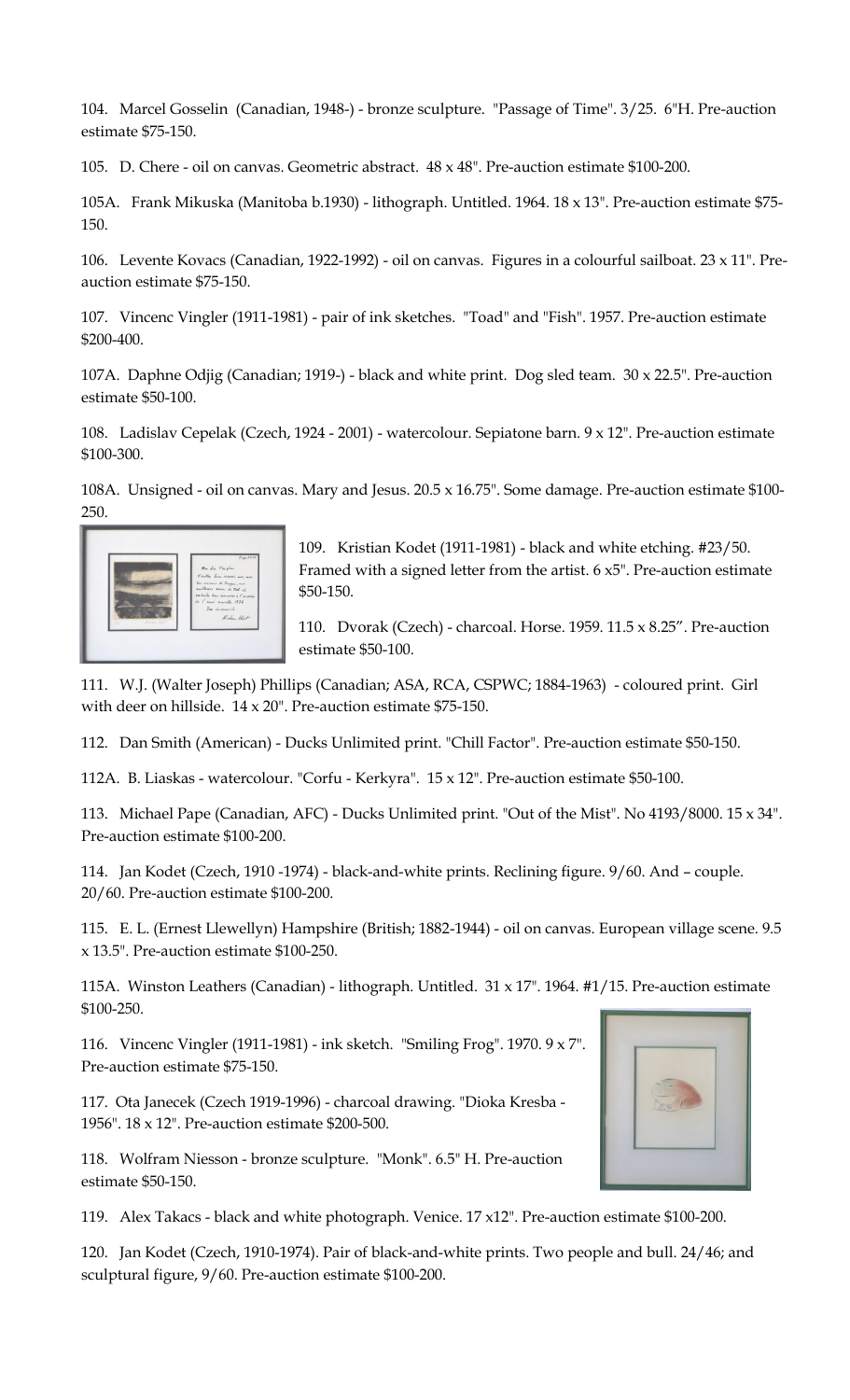120A. Unsigned - coloured mezzotint. Mother and child. 15 x 12". Pre-auction estimate \$50-100.

121. Jan Kodet (Czech, 1910-1974) - clay sculpture. "San Sebastian". 9.5 "L. Pre-auction estimate \$50-150.

121A. S. A. Ross - watercolour. Mother and child. 9 x 7". Pre-auction estimate \$100-200.

122. P. C. (Peter) Chan (Canadian; 1951-) Chan - watercolour. Chinese village on water.10 x 14". Preauction estimate \$75-150.

123. Eleanor (R.) Golfman (Canadian) - colour collage. Abstract. 7 x 15". Pre-auction estimate \$50-150.

123A. G. Frais - oil on canvas. Bearded man with pipe. 15 x 11". Pre-auction estimate \$50-100.

124. Walter Lampe (Canadian) - oil on board. Abstract.11 x 9". Pre-auction estimate \$100-200.

125. Signature indistinguishable - linocut. Portrait of a woman. 8 x 5.25". Pre-auction estimate \$50-100.

126. Copeland - pen and ink. Stone fences with trees.  $12 \times 9$ ". Pre-auction estimate \$50-150.

127. N B Warren - watercolour. Fisherman with boats on shore. 8 x 12.5". Pre-auction estimate \$100-250.

128. Michael Montcombroux (Canadian) - watercolour. Manitoba grain towers. 9 x 12". Pre-auction estimate \$100-200.

129. Gordon Peterson (Canadian) - acrylic on paper. "Greenfield no. 2". 15 x 20". Pre-auction estimate \$200-400.

130. Plasse - coloured etching. Castle scene. 28 x 32". Pre-auction estimate \$100-300.

131. J. Fagnet - oil on canvas. Portrait of a young clown. 30 x 14". Pre-auction estimate \$75-150.

132. Johnny Friedlaender (German; 1912-1992) - lithograph. "Composition II". 14 x 10". Pre-auction estimate \$100-200.

133. Angela Luvera (Canadian) - serigraph. "Medieval City" 2/6. 7.5 x 12". Pre-auction estimate \$100-200.

134. Edith Stankus (Canadian; 1925-) - oil on board. "White Birches - Algoma". 10 x 11". Pre-auction estimate \$100-200.

135. Harold (Lloyd) Lyon (Canadian; 1930-) - oil on board. "A Place in the Sun". 12 x 19.5". Pre-auction estimate \$100-200.

136. Ota Janecek (Czech, 1919 - 1996) - pencil sketch. Seated nude. 23 x 16". Pre-auction estimate \$300- 500.

136A. L.H. Harris - watercolour. Threshing. 8.5 x 10.5". Pre-auction estimate \$100-200.

137. Gutteorn Otto (Canadian; 1919-2012) - oil on board. "Evening Glow". 9 x 12". Pre-auction estimate \$150-300.

138. Andre Besse - oil on canvas. "Clamecy dans la Mierre - France". 8 x 10". Pre-auction estimate \$75- 150.

139. Ladritter Marie - watercolour. Abstract figures. 8 x 11". Pre-auction estimate \$50-150.

140. Elizabeth Ballantyne - oil on board. Rocky river. 11 x 15". Pre-auction estimate \$50-100.

141. Sandra Gullivan - oil on canvas. Harbour lights. 22x29". Pre-auction estimate \$50-100.

141A. Signature indistinguishable - oil on canvas. Venetian Canal. 20 x 16". Pre-auction estimate \$50- 100.

142. Jan Boning (Canadian) - lithograph. "Amulet". A/P. 19 x 12". Pre-auction estimate \$100-200.

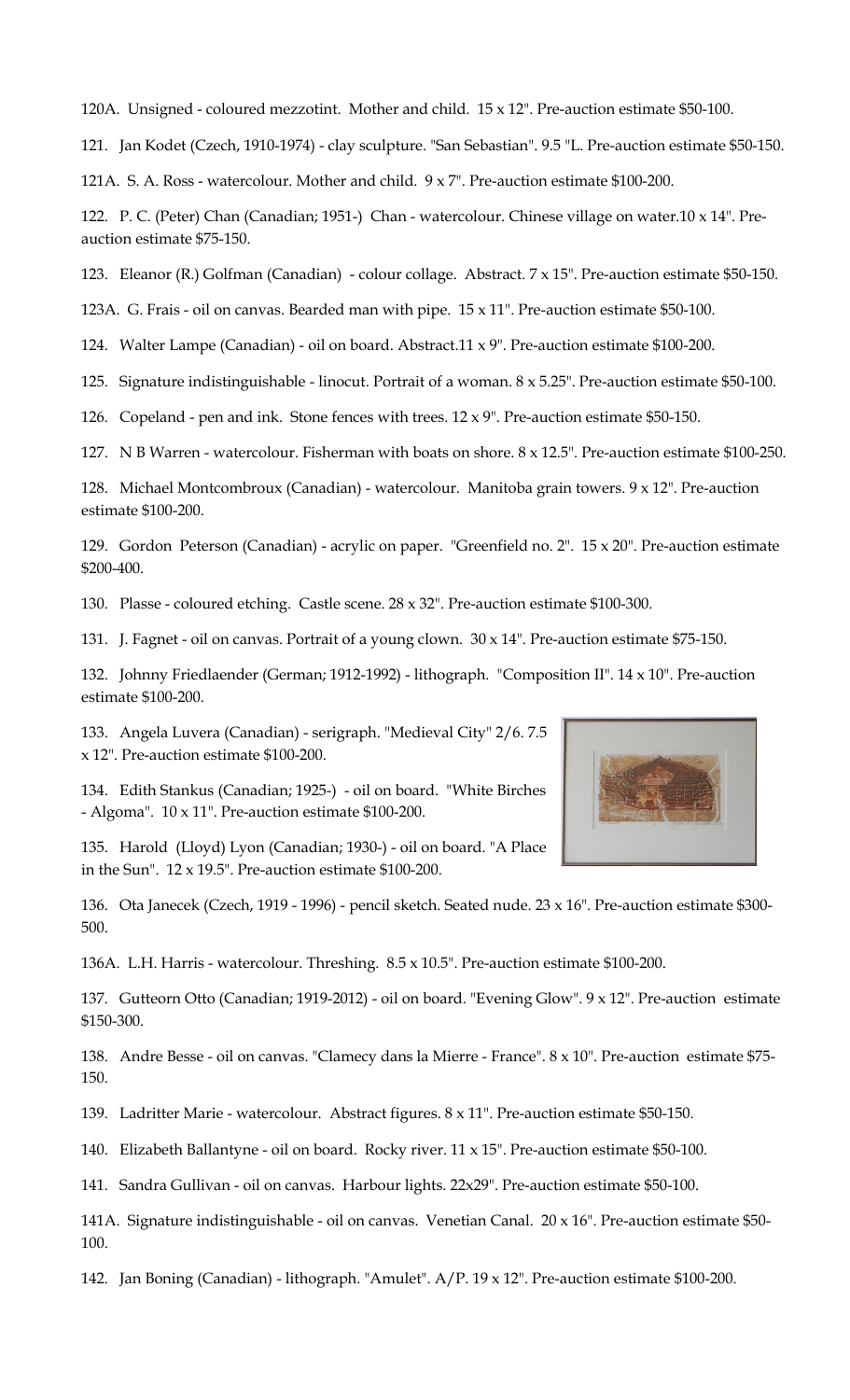143. Tall modern metal art easel. Pre-auction estimate \$50-100.

143A. Bouisset - coloured etching with hand highlights. "The Horse Bridge in Bruges, Belgium". 28 x 32". Pre-auction estimate \$100-300.

144. Edith Stankus (Canadian; 1925-) - oil on board. "Fall Landscape with Elms". 10 x 11". Pre-auction estimate \$100-200.

145. Ota Janecek (Czech, 1919-1996) - print. Nude woman with arms raised. 54/80. 21.5 x 18.5". Pre-auction estimate \$200-400.

145A. Maurice Utrillo - coloured print. Street scene. 17 x 23". Preauction estimate \$75-150.

146. Ken (Kenneth) Martin (Canadian, 1905-1984) - oil on panel. "The River - West of the Park".  $10.5 \times 14.5$ " Pre-auction estimate \$200-400.

147. John Snow (Canadian; RCA, ASA 1911-2004) - lithograph. "Mother and Child". 1958. 18 x 14. Pre-auction estimate \$100-300.



148. Robert (Gustav) MeyerHeim (German; R.I.; 1847-1920) - oil on panel. "Solitude". 7.5 x 11". Preauction estimate \$150-300.

149. P. Kits - oil on canvas. Atlantic Canadian Harbour. 11 x 15". Pre-auction estimate \$50-150.

149A. Marie Louise Kreyes (Canadian, 1925 - 1983) – pencil drawing. Contemplative woman. 23.5 x 14.5". 1974. Pre-auction estimate \$200-500.

150. Ducks Unlimited - wood sculpture. "Snow Goose". 13". Pre-auction estimate \$100-200.

151. Hans Erni (Swiss 1909 -2015) - coloured silkscreen. Sunburst with faces. 1967. 29 x 27". Preauction estimate \$100-200.

151A. Semeonie – two grey grained Inuit soapstone carvings. Northern bird, and transitional face. Pre-auction estimate \$100-200.

152. Grant Marshall - watercolour. Sheep in the stable. 19 x 14". Pre-auction estimate \$150-300.

153. Winston Leathers (Canadian) - offset embossing. "Structural Landscape". 1966. 20 x 25". Preauction estimate \$150-300.

154. Clayton Pond - lithograph."Hot Air Balloon". 94/300. 36x24". Pre-auction estimate \$100-300.

155. Unsigned - print. Classical nude male. 14 x 10.25". Pre-auction estimate \$50-100.

155A. Unsigned - coloured print. "Bald Eagle". 15 x 23". Pre-auction estimate \$50-100.

156. Angela Luvera - serigraph. "Il Cammuni". 19 x 14". Pre-auction estimate \$100-200.

157. Mayumi Oda - coloured lithographic poster. "Goddesses" #97/250. 1982. With accompanying book of the artist's other posters – signed by the author.  $31 \times 24$ ". Pre-auction estimate \$50-100.

158. Robert Stanley (American; 1932-1997) - lithograph. Untitled - Jello Mold. 10 x 9". Pre-auction estimate \$50-100.

159. Don Proch (Canadian; 1944-) - black and white lithograph. "Woodsmoke". Artist's proof. 22 x 28". Pre-auction estimate \$100-200.

160. Unsigned - coloured print. Mythical faces. 15 x 20". Pre-auction estimate \$50-100.